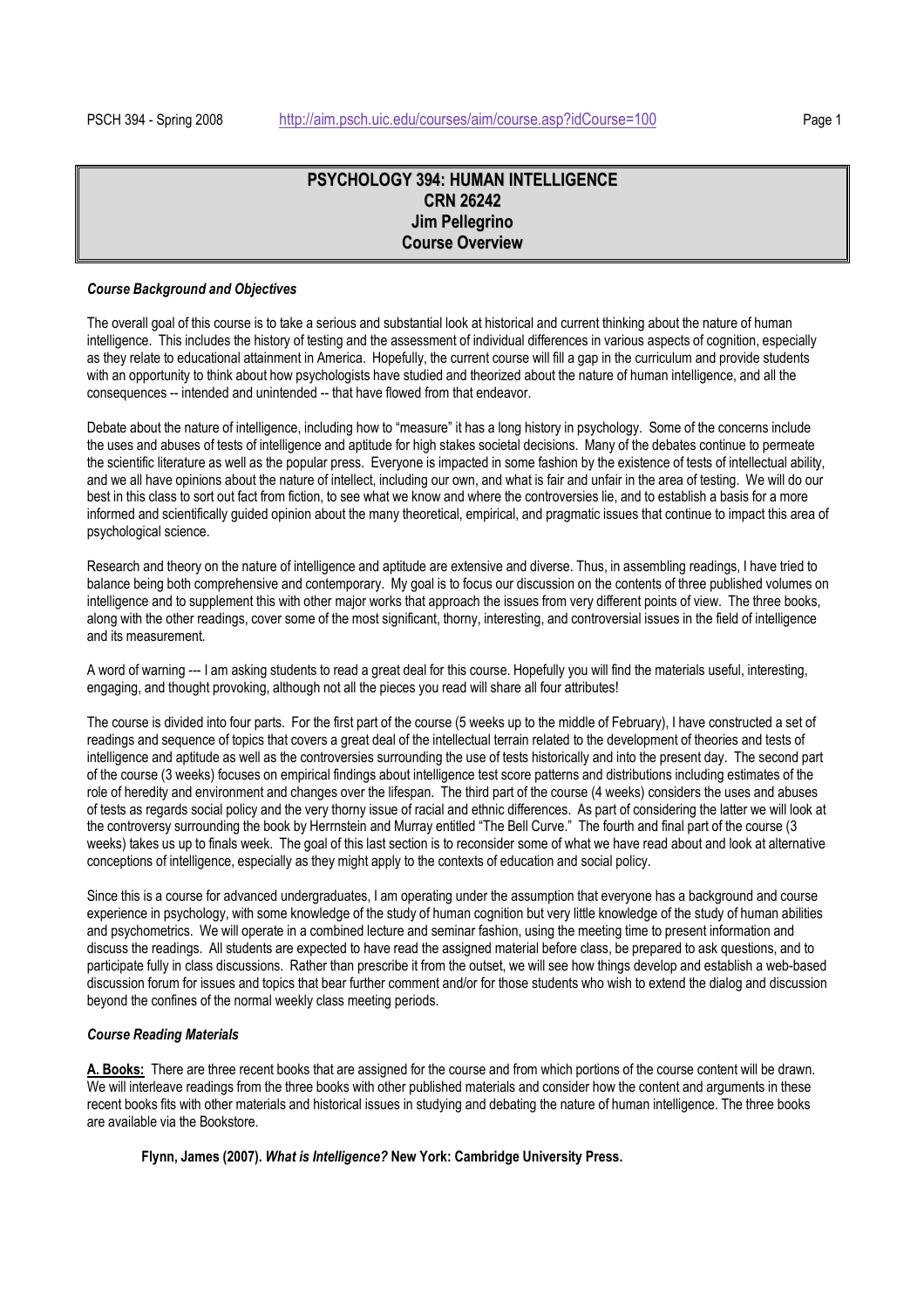#### **Gardner, Howard (2006).** *Multiple Intelligences: New Horizons***. New York: Basic Books.**

#### **Murdoch, Stephen (2007).** *IQ: A Smart History of a Failed Idea***. Hoboken, NJ: John Wiley**.

**B. Additional Articles and Book Chapters:** The syllabus lists additional articles and book chapters that are part of the assigned readings for the course. Copies of these materials will be available to you via a website URL where you can find and download the article as a PDF or HTML file for subsequent personal use. We will often draw such material from the two additional books listed below - - you may wish to purchase the Gould book for yourself since it is relatively inexpensive either new or used and is an interesting read – albeit with a distinct point of view. The Brody book is a more "scholarly" volume and is way too costly new (over \$100) but you can sometimes get it used at a relatively cheap price (~\$13.00).

## **Brody, Nathan (1992).** *Intelligence.* **San Diego: Academic Press.**

#### **Gould, Stephen J. (1996).** *The Mismeasure of Man* **(revised & expanded).** *New York: W.W. Norton.*

**C. Websites:** The syllabus also identifies occasions where you will need to access specific websites to locate information for further reading and/or to explore a topic such as on-line tests of intelligence. These URLs provide a variety of background resources on issues related to the study of intelligence.

## *Course Requirements*

Beyond doing the reading in advance of class and actively participating fully in the class discussions (10% of grade), there are three major requirements for satisfactory course completion.

- A. **Assignment # 1 -- due February 15th:** Each student is to submit a brief paper (approximately 2500 words) which identifies four popular press articles from the last 18 months (newspaper, Time, Newsweek, etc.) and/or four well-developed current websites that are directly concerned with some aspect of intelligence or aptitude and its assessment (the four articles or websites may be concerned with similar or different topics). Briefly describe the content of each piece and discuss why it is of interest, including how it is related to an important historical or contemporary theme in the study of intelligence, aptitudes, and/or cognitive abilities. Attach to your paper copies of each piece (or provide a URL where each one can be found) (20% weight).
- B. **Assignment # 2 -- due March 21st:** The year 2008 marks a point in time where there has been more than 100 years of accumulated research, theory, and test development focused on understanding and/or "measuring" human intelligence and intellectual ability. Particularly noteworthy about 2008 is the fact that 100 years ago Binet and Simon published the first major "intelligence test" which helped to start a revolution in education and social practice. One possible description of the current state of affairs as we start the "second century of mental testing" is that *we know a great deal but we also understand very little*. Drawing upon the readings for this course, class discussions, and any outside material you wish to use, write a coherent essay (3000-3500 words) that explicates the meaning and possible validity of this statement. Who might strongly support such a claim and who might vehemently disagree? Why? Feel free to argue in favor of or against the statement and assume a stance that you find comfortable and defensible. In constructing your essay and argument make sure that you draw upon appropriate references and sources to back up your claims and arguments. You should use APA format for your citations and referencing (30% weight)
- C. **Assignment # 3 -- due May 5th:** There is little doubt that one of the most controversial issues in the entire study of intelligence has to do with the meaning and significance of racial and ethnic differences in test score distributions. Construct an essay (4000-5000 words) that describes the nature of the empirical data with respect to this matter and the nature of the conflict that has arisen regarding what these data tell us about the underlying causes of such data as well as the implications for social policy. In developing these aspects of your essay, be sure to identify the protagonists on different sides of the issue, the nature of their points of view, and what remains disputed territory. Then consider the following: Assume you attain a position of power and social influence. What stance would you now take regarding the measurement of intelligence and the use of such measures for enacting social policy? What would you measure or assess, if anything? Why? For all aspects of your essay, be sure to appropriately cite the literature and use APA format for your references. (40% weight)

*Additional Information and Request*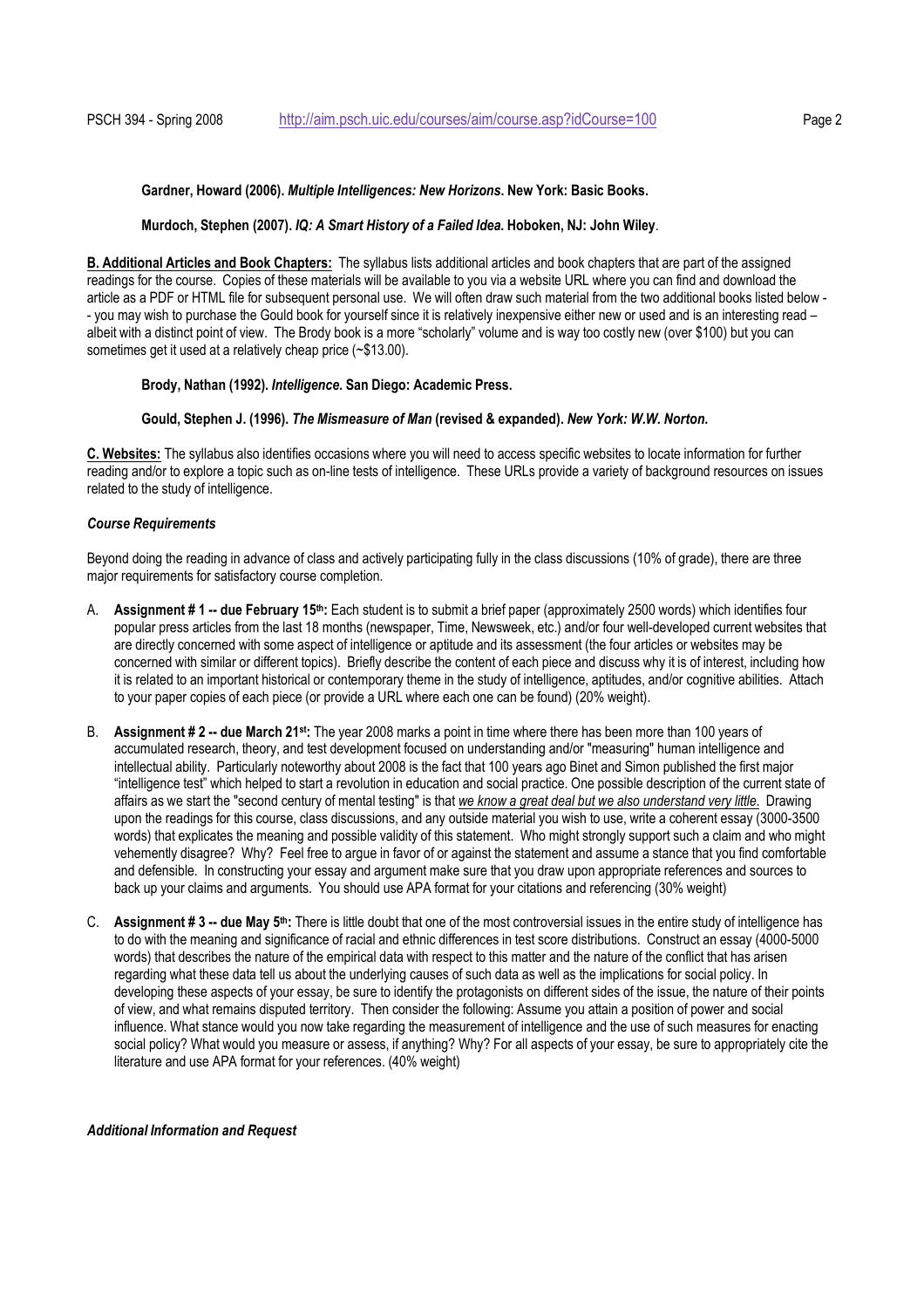## PSCH 394 - Spring 2008 http://aim.psch.uic.edu/courses/aim/course.asp?idCourse=100 Page 3

My office is in the Behavioral Sciences Building, BSB Room 1018B, and my office phone is 312-355-2493. I can be reached via email at **pellegjw@uic.edu**. Assisting me in running the course is Jordan Lippman, an advanced graduate student in cognitive psychology who is also very interested in issues related to intelligence. Jordan can be reached by email at **jlippman@uic.edu** and his office is BSB Room 1029. We will be more than happy to schedule specific times to meet with students to discuss issues related to the course and its content so feel free to contact us to set up a time.

So that we can get to know each student's background and aspirations for the course, we request that you send both of us an email message no later than Monday January 21st in which you give us a little background information about yourself. Please include information such as the following:

- academic level sophomore, junior, senior;
- primary academic/research interest area;
- prior psychology courses taken at UIC or elsewhere;
- familiarity with cognitive theory and/or the study of intellectual abilities and/or psychometrics;
- primary reason for taking the course;
- what you hope to gain from the course;
- any questions or concerns you might have at the outset.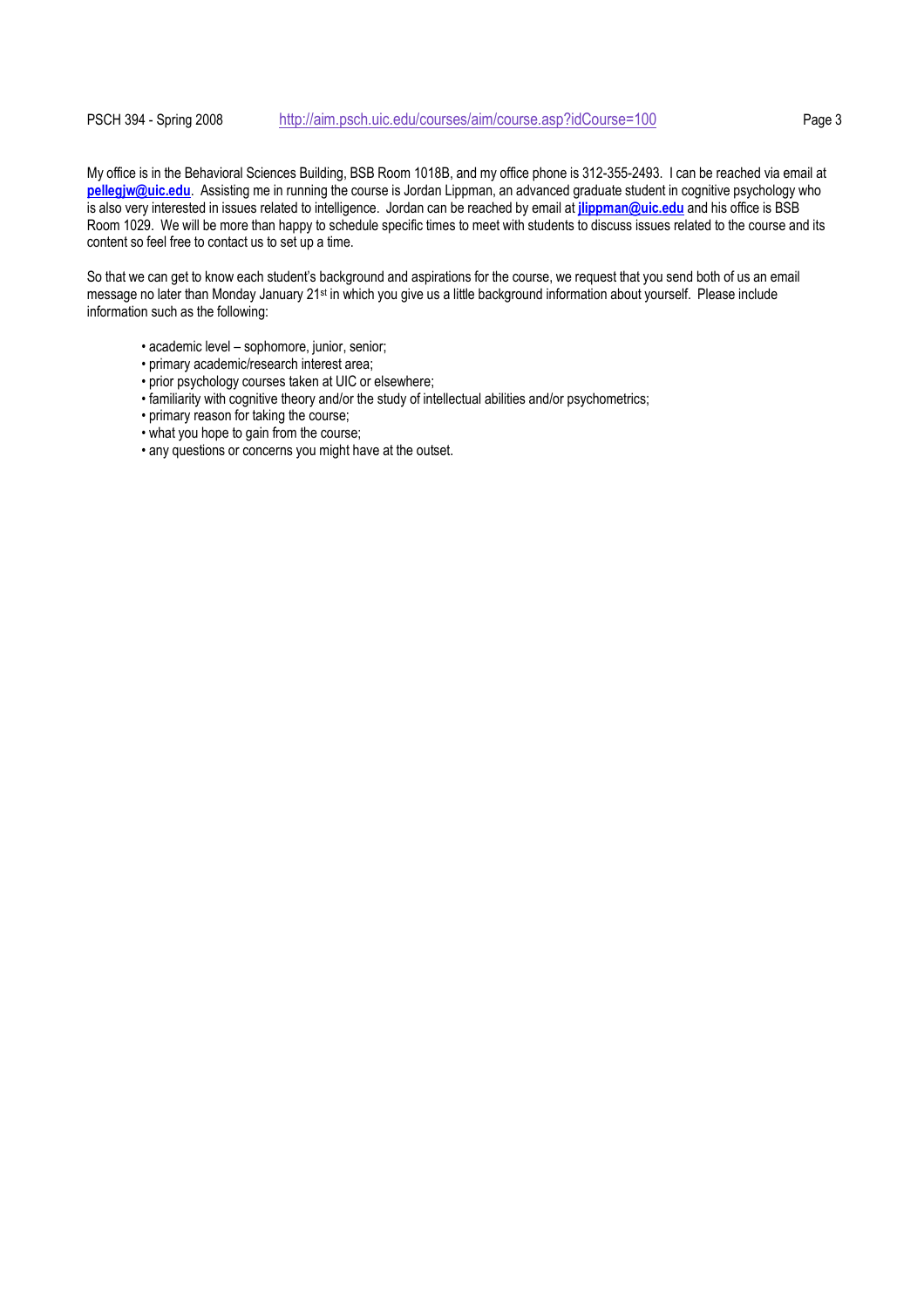# **PSYCHOLOGY 394: HUMAN INTELLIGENCE** *Course Schedule & Plan*

## **PART I – UNDERSTANDING THE HISTORY AND EVOLUTION OF THEORIES, TESTS, & SOCIAL CONCERNS ABOUT THE MEASUREMENT OF INTELLECT**

#### *Week 1: Course Introduction: Framing the Issues*

Jan 15: Identifying some key questions and establishing a bit of historical context about "measuring individual differences"

Jan 17: You can't tell the players, the theories, and the issues without a scorecard: Introduction to the who, what, where, when, and why of the study of individual differences in human intellect

#### *Required Readings:*

Murdoch, S. (2007). *IQ: A Smart History of a Failed Idea*. Hoboken, NJ: John Wiley. *Preface & Chapters 1-7 (pages xi-xiv; 1-98)*

#### *Supplemental Readings:*

## Gould, S. J. (1996). *The Mismeasure of Man*. New York: W.W. Norton *Introduction to the Revised and Expanded edition: Thoughts at Age 15 (pages 19-50) Chapter 1: Introduction (pages 51-61)*

#### *Selected Websites:*

*http://www.indiana.edu/%7Eintell/map.shtml* 

*-Includes an interactive map of multiple intelligence researchers, including their definitions of intelligence, major contributions, mentors, and a summary of their research contributions* 

*http://www.personalityresearch.org/intelligence.html -Includes a table of theorists and theories* 

*http://psy.ucsd.edu/~eebbesen/psych18699/186IQ.html -What is intelligence and why do we care? An informal introduction into the issues inherent in defining intelligence*

*http://www.indiana.edu/%7Eintell/intelligenceTests.shtml#history -Brief history of the measurement of intelligence* 

*http://inst.santafe.cc.fl.us/~mwehr/StudyGHB/11Ovr\_Int.htm*

*- Answers basic questions about the definition and measurement of intelligence and the various theories of intelligence and creativity* 

#### *Week 2: Where Do Theories of Intelligence and Debates About Them Come From Anyway?*

Jan 22: Tests, Factors and Theories: How do they fit together?

Jan 24: Spearman, Burt, Thurstone, et al. -- Arguments about the existence of "g"

#### *Required Readings:*

 Brody, N. (1992). *Intelligence.* San Diego: Academic Press *Chapter 1: Historical Background (pages 1-17)* 

Carroll, J. B. (1993). *Human cognitive abilities: A survey of factor-analytic studies.* Cambridge, England: Cambridge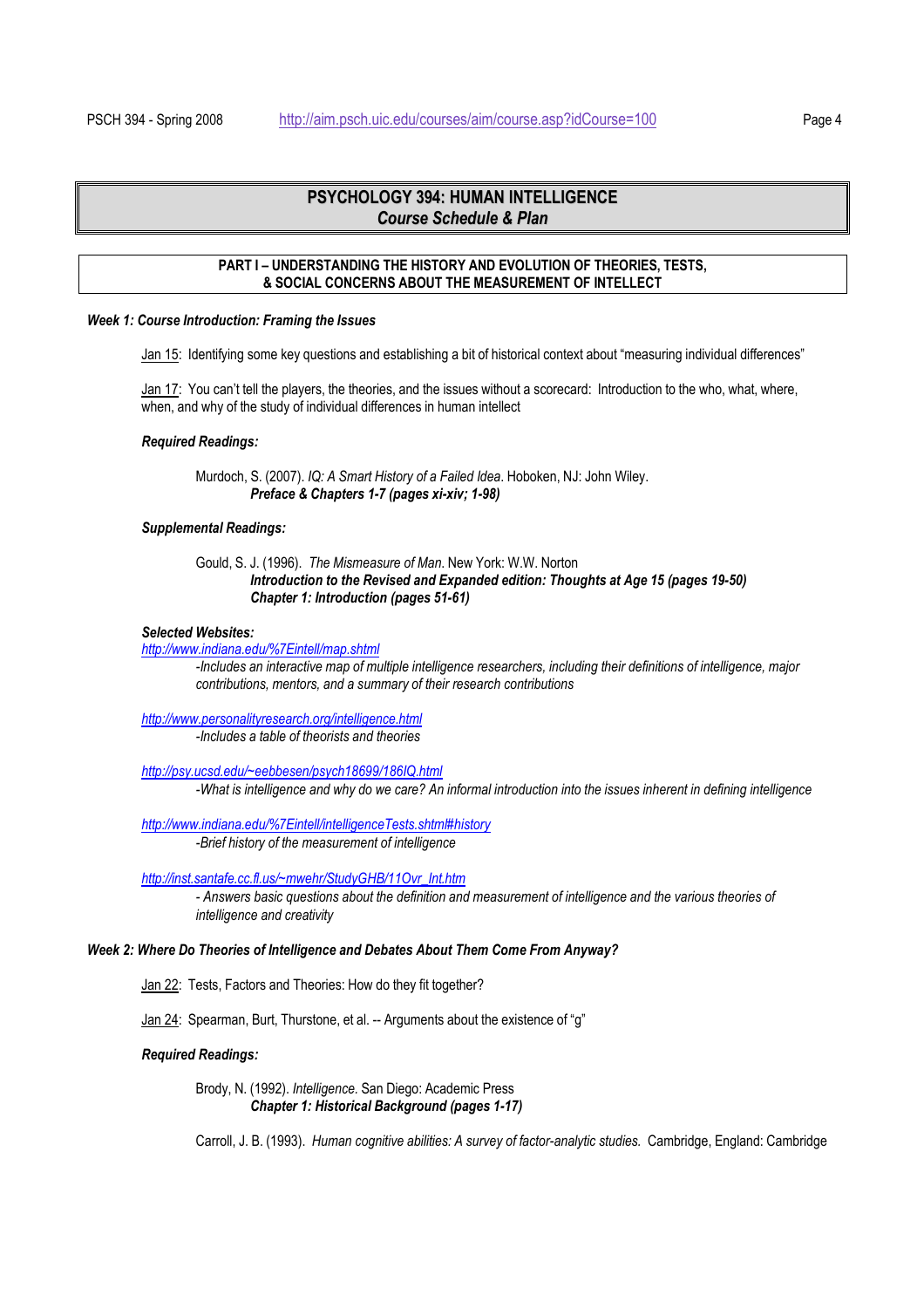University Press.

#### *Chapter 2: Historical Foundations of the Study of Cognitive Abilities (pages 30-72)*

#### *Supplemental Readings:*

Carroll, J. B. (1993). *Human cognitive abilities: A survey of factor-analytic studies.* Cambridge, England: Cambridge University Press.

*Chapter 1: The Study of Cognitive Abilities (pages 3-29)* 

Gould, S. J. (1996). *The Mismeasure of Man*. New York: W.W. Norton

*Chapter 5: The Hereditarian Theory of IQ: An American Invention (pages 176-263) Chapter 6: The Real Error of Cyril Burt: Factor Analysis and the Reification of Intelligence (pages 264-350)*

## *Selected Websites:*

*http://www.indiana.edu/%7Eintell/periodIndex.shtml*

*-Click name of researcher in order to see their biographical information, description of theories, and contributions to the field of intelligence* 

*http://www.indiana.edu/%7Eintell/burtaffair.shtml -Discusses how Cyril Burt fabricated much of his research in order to prove that intelligence was inherited* 

*http://mentalhelp.net/poc/view\_doc.php?id=851&type=book&cn=113 -Book summary of "The Nature of Intelligence" that describes multiple views of g* 

*http://www.amazon.com/gp/reader/0805836756/002-0695469-*

*5364812?%5Fencoding=UTF8&keywords=The%20General%20Factor%20of%20Intelligence%3A%20How%20General%20Is %20It%3F&p=S00H&avc=1&checkSum=N97cFp0WAodZ9dmif4PeVsNpfGk0UPV7n0BpYEsRZGw%253D*

*-Excerpt from Sternberg's "The General Factor of Intelligence: How General Is It;" discusses the current state of the debate (Amazon.com registration required to view)* 

## *Week 3: Contemporary Factor Analytic Theories*

Jan 29: Cattell-Horn gf – gc theory

Jan 31: J. B. Carroll's three-stratum theory

## *Required Readings:*

Brody *-- Chapter 2 -- The Structure of Intellect (pages 18-48)*

Carroll -- *Chapter 16* **--** *A Theory of Cognitive Abilities: The Three-Stratum Theory (pages 631-655)*

#### *Supplemental Readings:*

Corno, L., Cronbach, J. L., Kupermintz, H., Lohman, D. F., Mandinach, E. B., Porteus, A.W., & Talbert, J. E. (2002). *Remaking the concept of aptitude: Extending the legacy of Richard E. Snow.* Mahwah, NJ: Erlbaum Associates. *Chapter 3: Mapping the terrain (pages 56-97)* 

#### *Selected Websites:*

*http://mentalhealth.about.com/cs/selfhelp/a/psychtests.htm*

*-Brief article that discusses whether internet IQ tests are valid measures of intelligence* 

## *http://books.google.com/books?ie=UTF-*

*8&hl=en&id=KkktO15kSZkC&dq=%22three+stratum+theory%22&lpg=PA1&pg=PA1&sig=Wq88ObpLMoF1v2kgdgw7INxg9WY -Excerpt from Carroll's book "Human Abilities: Their Nature and Measurement" in which he describes his Three-Stratum Theory*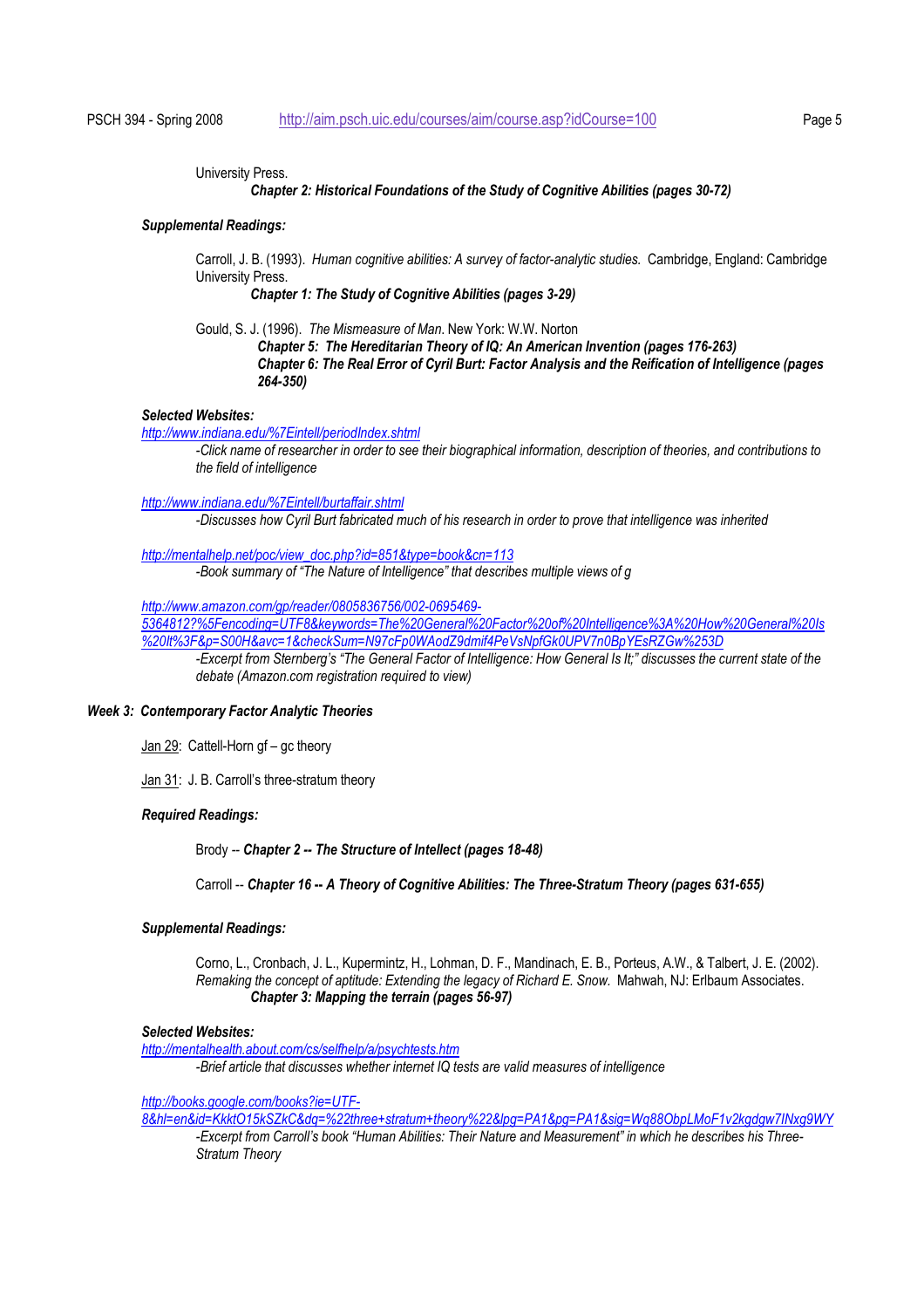*http://www.iapsych.com/carolmod.htm -Model of Three-Stratum Theory* 

#### *Week 4: Introduction to Current Theory (I): Gardner's MI Theory*

Feb 5 & 7: A contemporary pluralistic model: Gardner's MI Theory

#### *Required Readings:*

Gardner, H. (2006). *Multiple Intelligences: New Horizons*. New York: Basic Books. *Chapters: 1-5 (pages 3-86)* 

## *Supplemental Readings:*

Gardner, H. (1999). *Intelligence reframed: Multiple intelligences for the 21st century.* New York: Basic Books. *Chapter 3: The Theory of Multiple Intelligences (pages 27-46) Chapter 4: Are There Additional Intelligences? (pages 47-66) Chapter 8: The Intelligences of Creators and Leaders (pages 115-134) Chapter 12: Who Owns Intelligence? (pages 203-219)* 

## *Selected Websites:*

*http://www.indiana.edu/%7Eintell/mitheory.shtml*

*-Discusses MI Theory's definition, development, criticisms, implications for assessment, and future research directions* 

*http://pzweb.harvard.edu/PIs/HG.htm*

*-Howard Gardner's Address to AERA, discusses how he became interested in multiple intelligences (must click "Multiple Intelligences after Twenty Years" to view article)* 

*http://adulted.about.com/gi/dynamic/offsite.htm?site=http%3A%2F%2Fwww.weac.org%2Faboutwea%2Fconven97%2Faudio1. htm*

 *-Multiple audio clips of Howard Gardner discussing his definitions of intelligence* 

*http://www.cio.com/archive/031596\_qa.html*

*-Interview with Howard Gardener discussing his theory and how intelligence does not predict leadership abilities* 

## *Week 5: Contemporary Theories & Methods (II) – A Look at Cognitive & Componential Approaches to Answering the Question "What do Intelligence Tests Test?"*

Feb 12: Everything comes in 3's – a look at Sternberg's triarchic theory

Feb 14: Basic information processing and "g" – "reductio ad absurdum?"

#### *Required Readings:*

Brody *-- Chapter 3: g and Basic Information-Processing Skills: The Search for the Holy Grail (pages 49-79)* 

Deary, I. J., & Der, G. (2005). **Reaction time explains IQ's association with death.** *Psychological Science, 16* **(1), 64-69.** 

Sternberg, R. J. (1999). **Intelligence as developing expertise.** *Contemporary Educational Psychology, 24***, 359- 375.** 

#### *Supplemental Readings:*

Brody *-- Chapter 4 -- Multiple and Complex Correlates of Intelligence (pages 80-125)*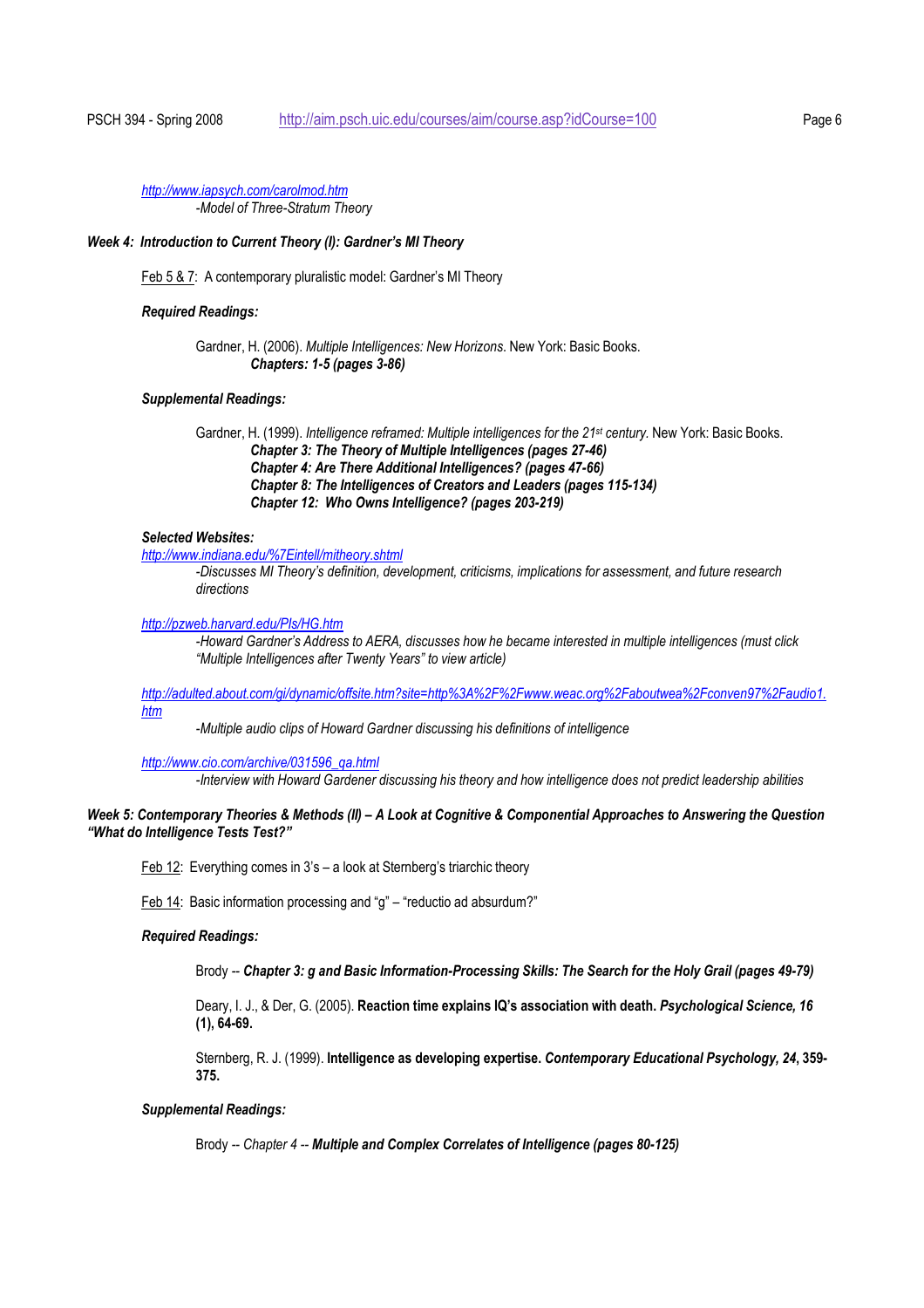#### *Selected Websites:*

*http://tip.psychology.org/stern.html -A brief introduction to Sternberg's Triarchic Theory* 

*http://www.indiana.edu/%7Eintell/sternberg\_interview.shtml*

*-Eight different video clips of Sternberg describing: his definition of intelligence, how he became interested in intelligence, things he learned from mentors, mistakes he has made, evolution of his research, culture and intelligence testing, defying the crowd, and his contributions to the study of intelligence (transcripts included)* 

*http://www.psych.utoronto.ca/~reingold/courses/intelligence/cache/crfut\_sternberg.html*

*-Description of Sternberg's Triarchic Abilities Test (STAT)* 

*http://www.findarticles.com/p/articles/mi\_m1175/is\_4\_34/ai\_76577459 -Twelve "facts" about intelligence* 

*http://www.futurepundit.com/archives/003188.html -Discusses the relationship between brain size and intelligence* 

*http://www.indiana.edu/%7Eintell/birthOrder.shtml*

 *-The role of birth order in intelligence* 

# *Feb 15: Assignment #1 is due*

**\*\*\*\*\*\*\*\*\*\*\*\*\*\*\*\*\*\*\*\*\*\*\*\*\*\*\*\*\*** 

## **PART II – MAKING SENSE OF MASSES OF DATA ON IQ: INFLUENCES OF GENETICS, THE ENVIRONMENT, AND LIFE-SPAN DEVELOPMENT**

*Week 6: The Contributions of Heredity and Environment -- Part 1: Behavior Genetic Approaches to Disentangling Contributions* 

Feb 19: Logic and data on twin and family studies

Feb 21: Estimating heritability

#### *Required Readings:*

Brody *-- Chapter 5 -- Behavior Genetics of Intelligence (pages 126-167)* 

Neisser, U. (& 10 co-authors) (1996). **Intelligence: Knowns and unknowns.** *American Psychologist, 51* **(2), 77- 101.**

Bouchard, T. J., & McGue, M. (1981). **Familial studies of intelligence: A review.** *Science, 212* **(4498), 1055-1059.**

#### *Selected Websites:*

*http://galton.org/books/hereditary-genius/ -Excerpts from Francis Galton's "Hereditary Genius" in which he discusses the genetic determinism of intelligence* 

*http://en.wikipedia.org/wiki/Francis\_Galton*

 *-Wikipedia information on Francis Galton* 

*http://serendip.brynmawr.edu/gen\_beh/Berkowitz.html*

*- An article by a biologist who explores the nature-nurture debate* 

*http://news.bbc.co.uk/1/hi/sci/tech/850358.stm*

*- A news brief by the BBC covering the story that "US researchers believe they have identified the parts of the human*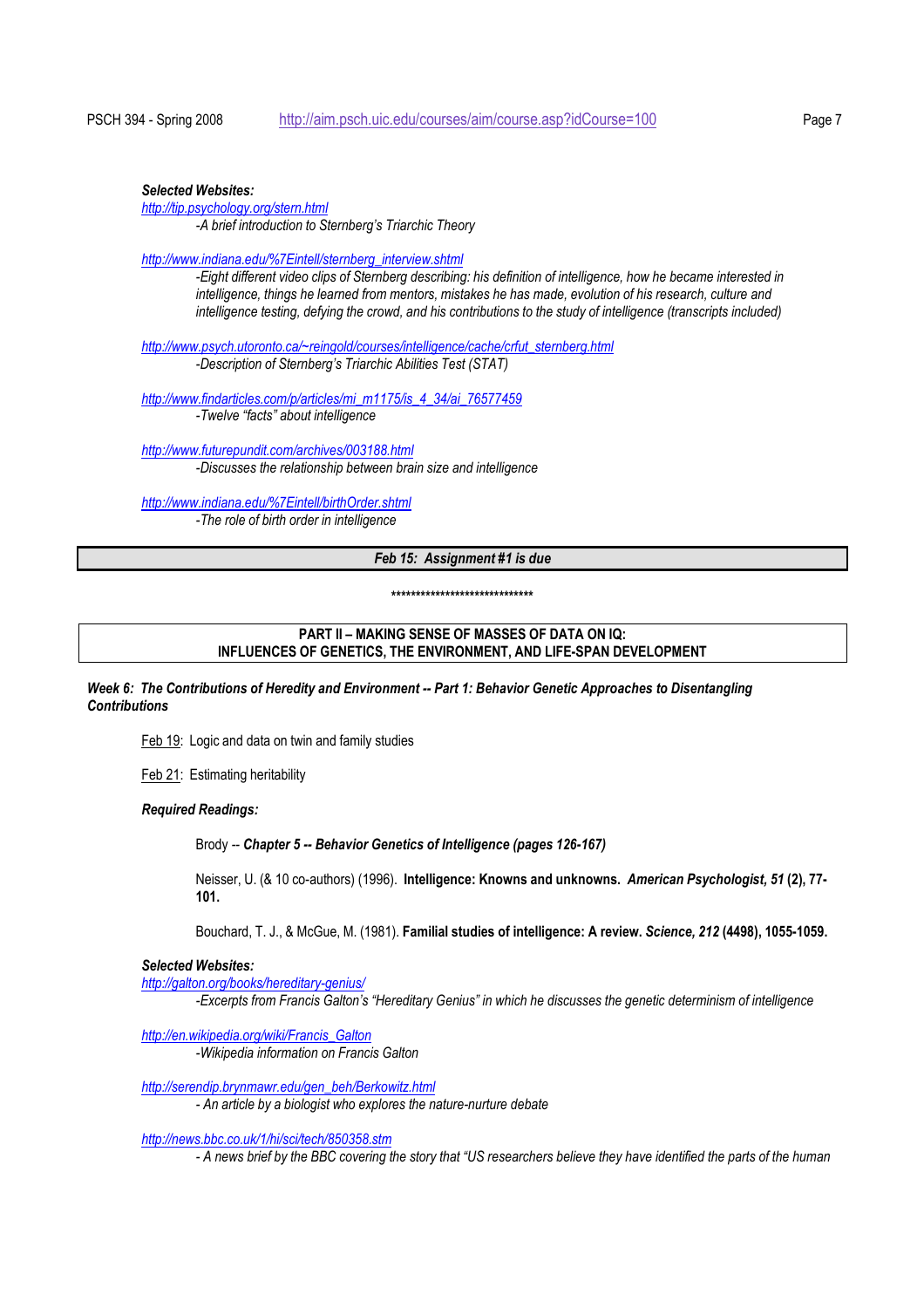*genome involved in developing a person's intelligence"* 

#### *Week 7: The Contributions of Heredity and Environment – Part 2: An Examination of Environmental Influences*

Feb 26: *The "Flynn Effect"* 

Feb 28: What does the environment contribute and how?

#### *Required Readings:*

Flynn, J. (2007). *What is Intelligence?* New York: Cambridge University Press. *Chapters: 1-4 (pages 1-99)* 

Neisser, U. (1997). **Rising scores on intelligence tests.** *American Scientist, 85* **(5), 440-448**.

## *Supplemental Readings:*

Brody *-- Chapter 6 -- Environmental Determinants of Intelligence (pages 168-214)* 

Dickens, W. T., & Flynn, J. R. (2001). **Heritability estimates versus large environmental effects: The IQ paradox resolved.** *Psychological Review, 108* **(2), 346-369.**

Baumeister, A. A. (2000). **Early generic educational intervention has no enduring effect on intelligence and does not prevent mental retardation: The infant health and development program.** *Intelligence, 28* **(3), 161- 192.**

Schellenberg, E. G. (2004). **Music lessons enhance IQ.** *Psychological Science, 15* **(8), 511-514.** 

## *Selected Websites:*

*http://www.indiana.edu/%7Eintell/flynneffect.shtml*

*-Introduces the definition of the "Flynn Effect," the size of gains achieved, where the data is from, possible causes, why tests must be re-standardized, and authors of the "Flynn Effect"* 

*http://www.indiana.edu/%7Eintell/mozarteffect2.shtml*

*-Discusses the "Mozart Effect" (interactive quiz included)* 

*http://www.psych.utoronto.ca/~reingold/courses/intelligence/cache/bites.htm -Discusses current research on early intervention educational programs (Head Start)* 

*http://www.wilderdom.com/personality/L4-1IntelligenceNatureVsNurture.html#EvidenceNature -Nature vs. Nurture, discusses evidence for both sides of the debate, including how the pendulum has shifted during different periods over the last century* 

#### *Week 8: Lifespan Perspectives on Intellectual Development*

Mar 4: What changes with age? Why?

Mar 6: Further thoughts about the effect of the environment

#### *Required Readings:*

Brody *-- Chapter 8 -- Continuity and Change in Intelligence (pages 228-251)*

Salthouse, T. A. (2004). **What and when of cognitive aging.** *Psychological Science, 13* **(4), 140-144**.

#### *Supplemental Readings:*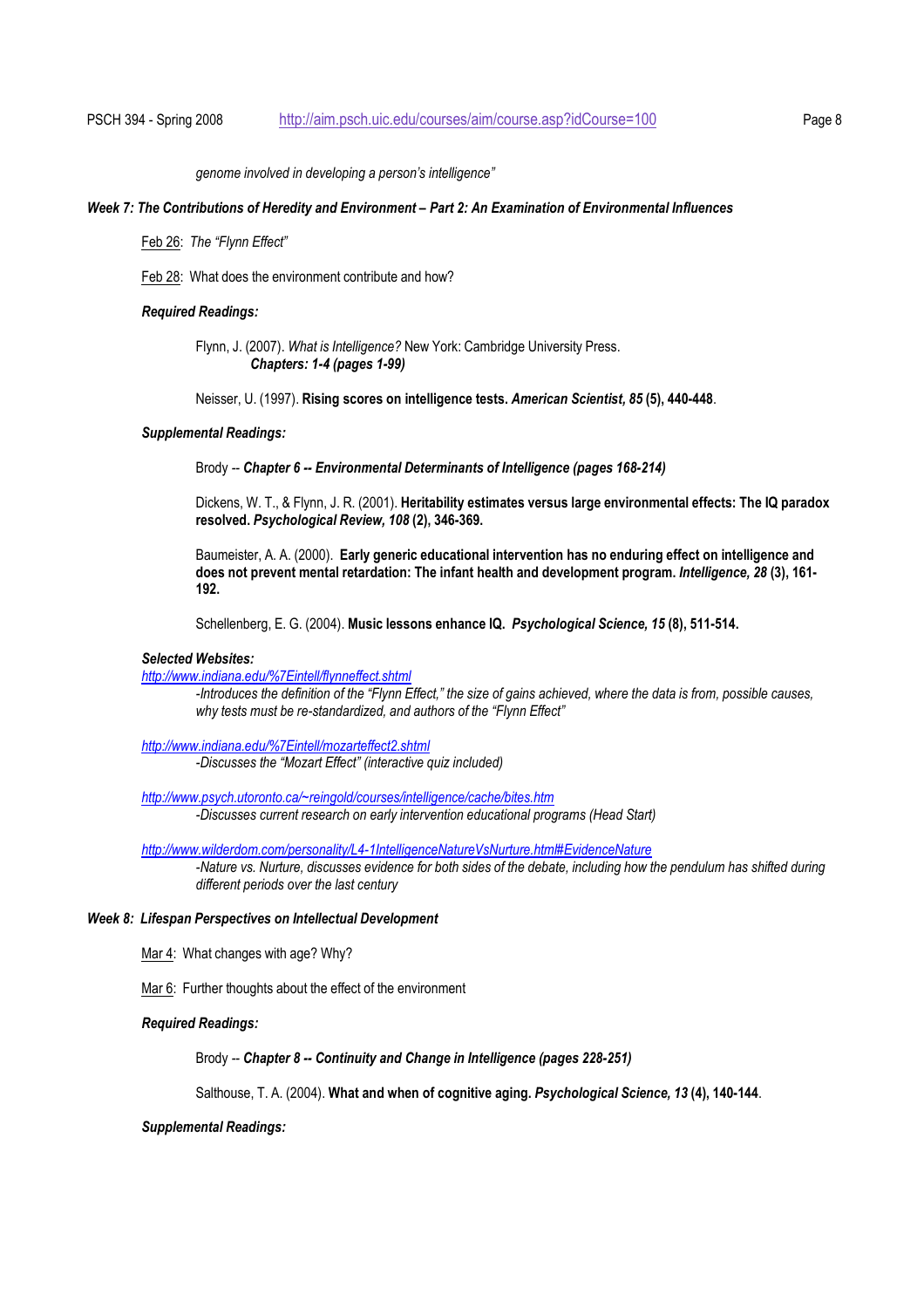Hertzog, C., & Bleckley, M. K. (2001). **Age differences in the structure of intelligence: Influences of information processing speed.** *Intelligence, 29***, 191-217.** 

Lynn, R. (1999). **Sex differences in intelligence and brain size: A developmental theory.** *Intelligence, 27* **(1), 1- 12.** 

#### *Selected Websites:*

*http://www.healthandage.com/html/min/afar/content/other6\_1.htm -Cognitive changes that take place with age* 

*http://www.macalester.edu/psychology/whathap/UBNRP/intelligence05/Jintro.html -Effects of aging on intelligence with a focus on working memory abilities* 

*http://www.columbia-stmarys.org/19174.cfm*

*-Discusses gender differences in intelligence* 

**PART III – INTELLIGENCE THEORY & TESTING RECONSIDERED: IMPORTANT SOCIETAL ISSUES**

### *Week 9: Does Intelligence Matter in the Real World: Uses and Abuses of Tests for Social and Educational Policy*

Mar 11: The sad history of using intelligence theory and intelligence tests to support and enact discriminatory social policies

Mar 13: Predicting educational and occupational success: Arguments surrounding the use of tests like the SAT

#### *Required Readings:*

Murdoch – *Chapters 8-14 (pages 99-213)*

Brody *-- Chapter 9 -- Correlates of Intelligence (pages 252-279)*

## *Supplemental Readings:*

Lemann, N. (1999). *The big test: The secret history of the American meritocracy.* New York: Farrar, Strauss, & Giroux.

*Chapter 1: Henry Chauncey's Idea (pages 3-16) Chapter 2: The Glass Slipper (pages 17-26)* 

Gottfredson, L. S., & Dearly, I. J. (2004). **Intelligence predicts health and longevity, but why?** *Current Directions in Psychological Science, 13* **(1), 1-4.** 

#### *Selected Websites:*

*http://www.boston.com/news/globe/ideas/articles/2004/07/04/the\_sat\_tests?pg=full*

- *SATs test \_\_\_\_\_\_\_.*
- a) *General intelligence* b) *Academic Aptitude*
- c) *Test-taking skills* d) *Nobody really knows*

 *http://www.magazine.ucla.edu/year2001/summer01\_04.html -Richard Atkinson, UC President, voices disfavor of SATs* 

*http://www.sfgate.com/cgi-bin/article.cgi?file=/news/archive/2002/06/27/national1305EDT0687.DTL*

*-Soon thereafter, cosmetic changes made to SAT I* 

*http://www.ucop.edu/news/sat/Atkinson/june27.htm*

-Atkinson's response to changes made to SAT I (to watch: click Realtime/Quiktime video link)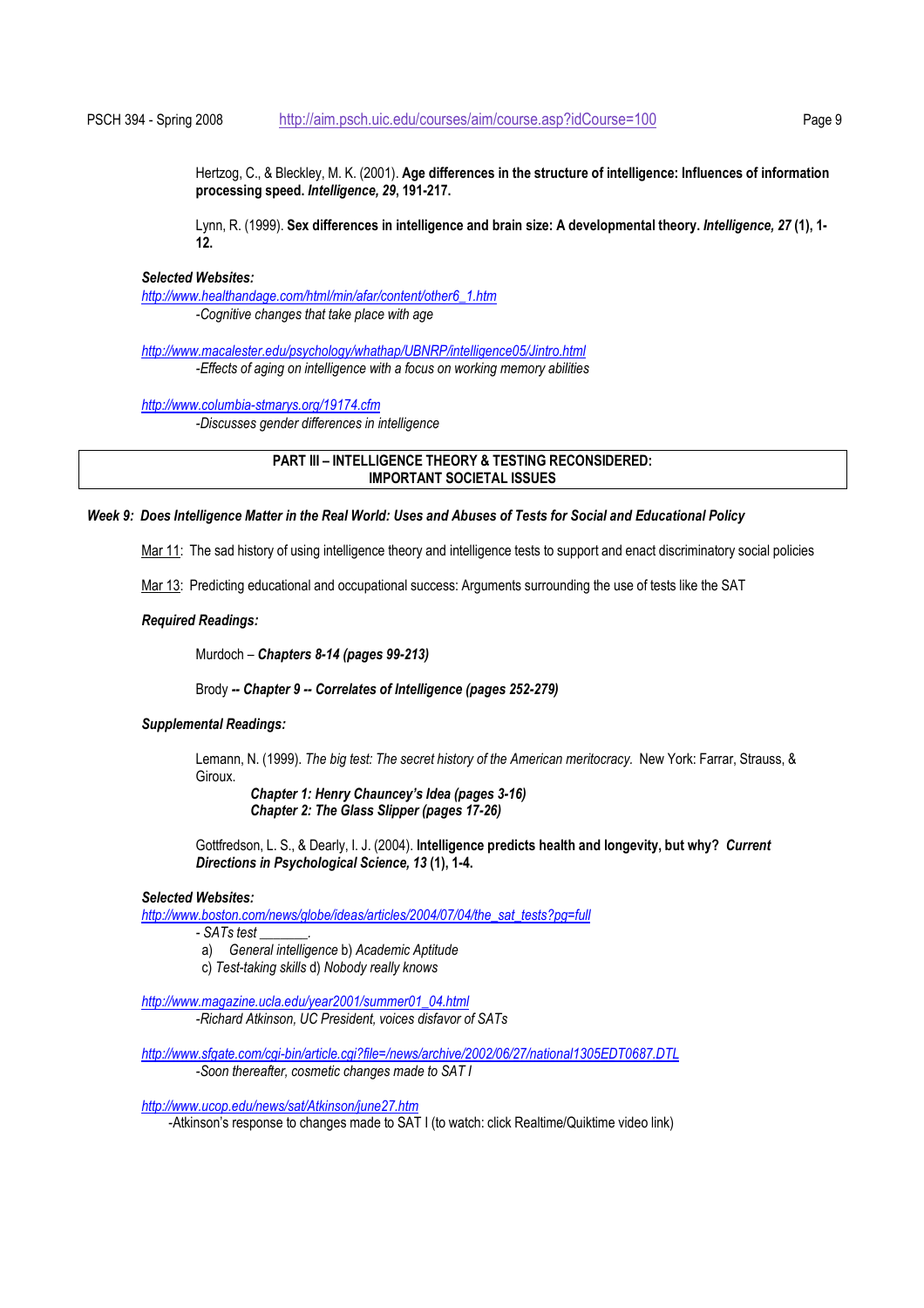#### *Week 10: The Emotionally Loaded Issue of Group Differences in Intelligence*

Mar 18: What are the data on race, gender and ethnicity?

Mar 20: "For whom the bell tolls" – the arguments surrounding race differences in IQ

#### *Required Readings:*

Murdoch – *Chapter 15 – Black and White IQ (pages 215-233)*

Brody *-- Chapter 10 -- Group Differences in Intelligence (pages 280-328)*

## *Supplemental Readings:*

Furnham, A., Hosoe, T., & Tang, T. (2001). **Male hubris and female humility? A cross-cultural study of ratings of self, parental, and sibling multiple intelligence in America, Britain, and Japan.** *Intelligence, 30***, 101-115.** 

Yang, S., & Sternberg, R. J. (1997). **Taiwanese Chinese People's Conceptions of Intelligence.** *Intelligence, 25* **(1), 21-35.** 

### *Selected Websites:*

## *http://www.pbs.org/thinktank/transcript129.html*

*- An interview by PBS ThinkTank with the co-author of The Bell Curve, Charles Murray, about social and economic issues having to do with intelligence.* 

*http://www.sfu.ca/~wwwpsyb/issues/1996/winter/keenan.htm*

*-Discusses the role of "The Bell Curve" in sparking debate and controversy* 

#### *http://www.childrenofmillennium.org/eugenics/pages/race.htm*

*-Discusses intelligence differences based on ethnicity* 

## *Mar 21: Assignment #2 is due*

**\*\*\*\*\*\*\*\*\*\*\*\*\*\*\*\*\*\*\*\*\*\*\*\*\*\*\*\*\*** 

#### *March 24-28: Spring Break*

#### *Week 11: Race Differences in IQ -- The Bell Curve Controversy*

Apr 1 & 3: Analysis of arguments and issues surrounding the Bell Curve

## *Required Readings:*

Fischer, C., Hout, M., Jankowski, M., Lucas, S., Swidler, A., & Voss, K. (1996). *Inequality by design: Cracking the Bell Curve myth*. Princeton, NJ: Princeton University Press.

*Chapter 1:**Why Inequality? (pages 3-21) Chapter 4: Who Wins? Who Loses? (pages 70-101) Chapter 5: The Rewards of the Game: Systems of Inequality (pages 102-128) Chapter 8: Race, Ethnicity, and Intelligence (pages 171-203)* 

#### *Supplemental Readings:*

Fischer, C., et al. (1996): *Appendix 1: Summary of "The Bell Curve" (pages 217-224)* 

## *Selected Websites:*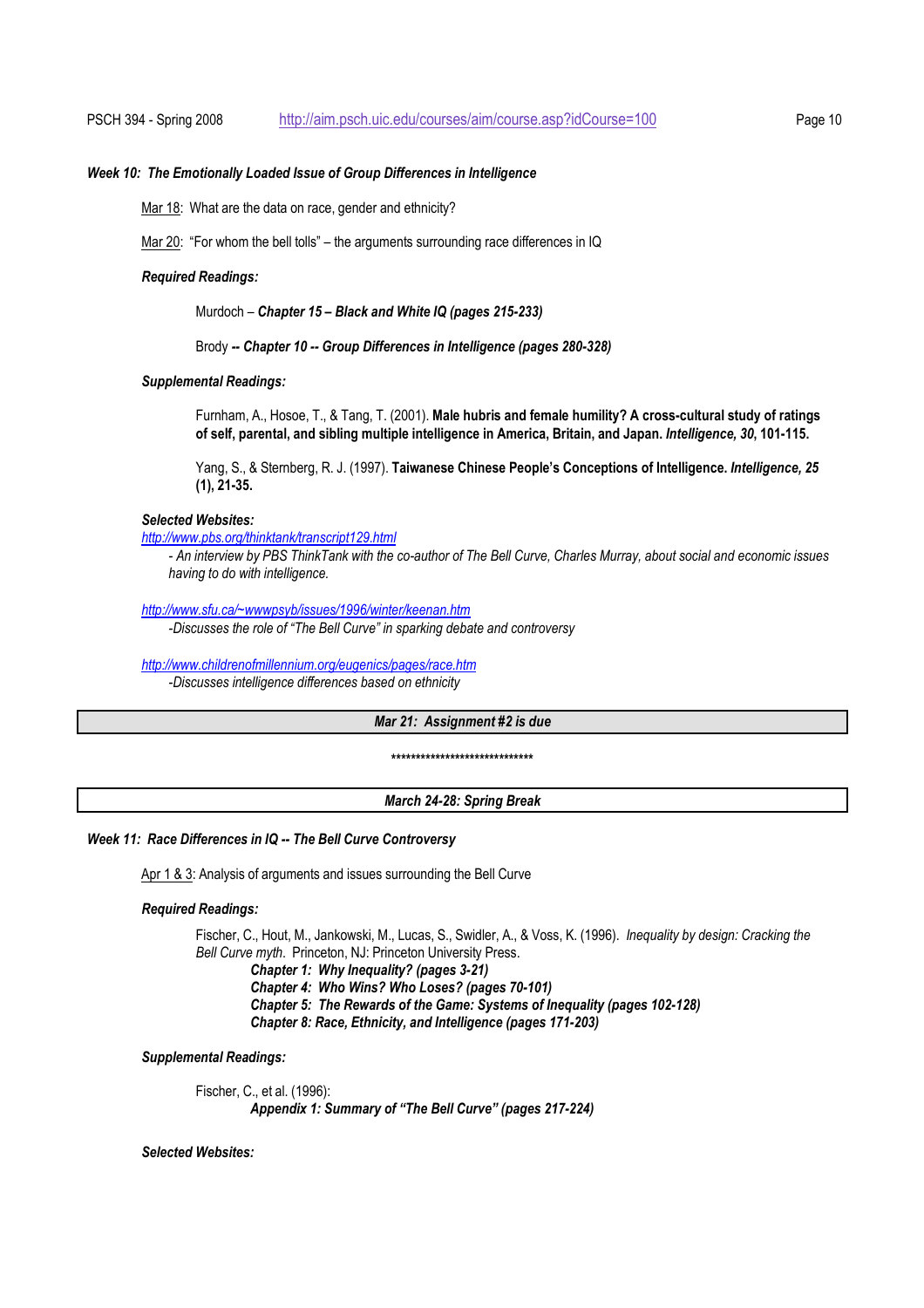*http://www.indiana.edu/%7Eintell/bellcurve.shtml#criticisms -Provides a detailed summary of "The Bell Curve"* 

*http://www.indiana.edu/%7Eintell/apa96.shtml*

*-Discusses the APA's 1996 Intelligence Task Force Report in response to the "The Bell Curve"* 

*http://www.psych.utoronto.ca/~reingold/courses/intelligence/cache/Hunt-full.html*

*-Hunt discusses roles of intelligence in modern society (with an emphasis on how the authors of "The Bell Curve" over-stepped their bounds)* 

*http://www.indiana.edu/%7Eintell/bellcurve.shtml#gardner*

 *-Includes excerpts from Gardner's "Scholarly Brinkmanship," and Kamin's "Lies, Damned Lies, and Statistics" in which they discuss "The Bell Curve"* 

*http://www.psych.utoronto.ca/~reingold/courses/intelligence/cache/03.3.fm-sternberg-interview.html -"Skeptic" Magazine interview with Sternberg discussing "The Bell Curve"* 

*http://www.psych.utoronto.ca/~reingold/courses/intelligence/cache/bell.html -Two different views of "The Bell Curve;" Bouchard vs. Dorfman* 

*http://www.psych.utoronto.ca/~reingold/courses/intelligence/cache/Heritability.html -Block discusses flaws in "The Bell Curve"* 

#### *Week 12: The Bell Curve Controversy continued*

Apr 8: Continued discussion of the Bell Curve controversy

Apr 10: Where do we stand on racial and ethnic differences?

#### *Required Readings:*

Gould – *Epilogue: Critique of the Bell Curve (pages 365-390) Epilogue: Three Centuries' Perspectives on Race and Racism (pages 391-424)* 

## *Selected Websites:*

*http://www.indiana.edu/%7Eintell/bellcurve.shtml#gould*

*-Includes excepts from Gould's "Mismeasure by any Measure," in which his views on Social Darwinism, genetic nature of IQ, frustrations with the authors of "The Bell Curve," and social policy (political correctness) are discussed* 

*http://www.psych.utoronto.ca/~reingold/courses/intelligence/cache/carroll-gould.html -Carroll's review and critique of Gould's "The Mismeasure of Man"* 

*http://www.psych.utoronto.ca/~reingold/courses/intelligence/cache/gould.html -Morrison's review and critique of Gould* 

*http://www.psych.utoronto.ca/~reingold/courses/intelligence/cache/jensen.htm -Jensen's review and critique of Gould* 

*http://www.lrainc.com/swtaboo/stalkers/jpr\_gould\_paid.html -Rushton's review and critique of Gould* 

## **PART IV – INTELLIGENCE THEORY AND TESTS RECONSIDERED: NEW PERSPECTIVES AND DIRECTIONS**

*Week 13: Beyond the Bell Curve: Intelligence Reconsidered (I)* 

Apr 15 & 17: Flynn's current reflections regarding intelligence and its measurement